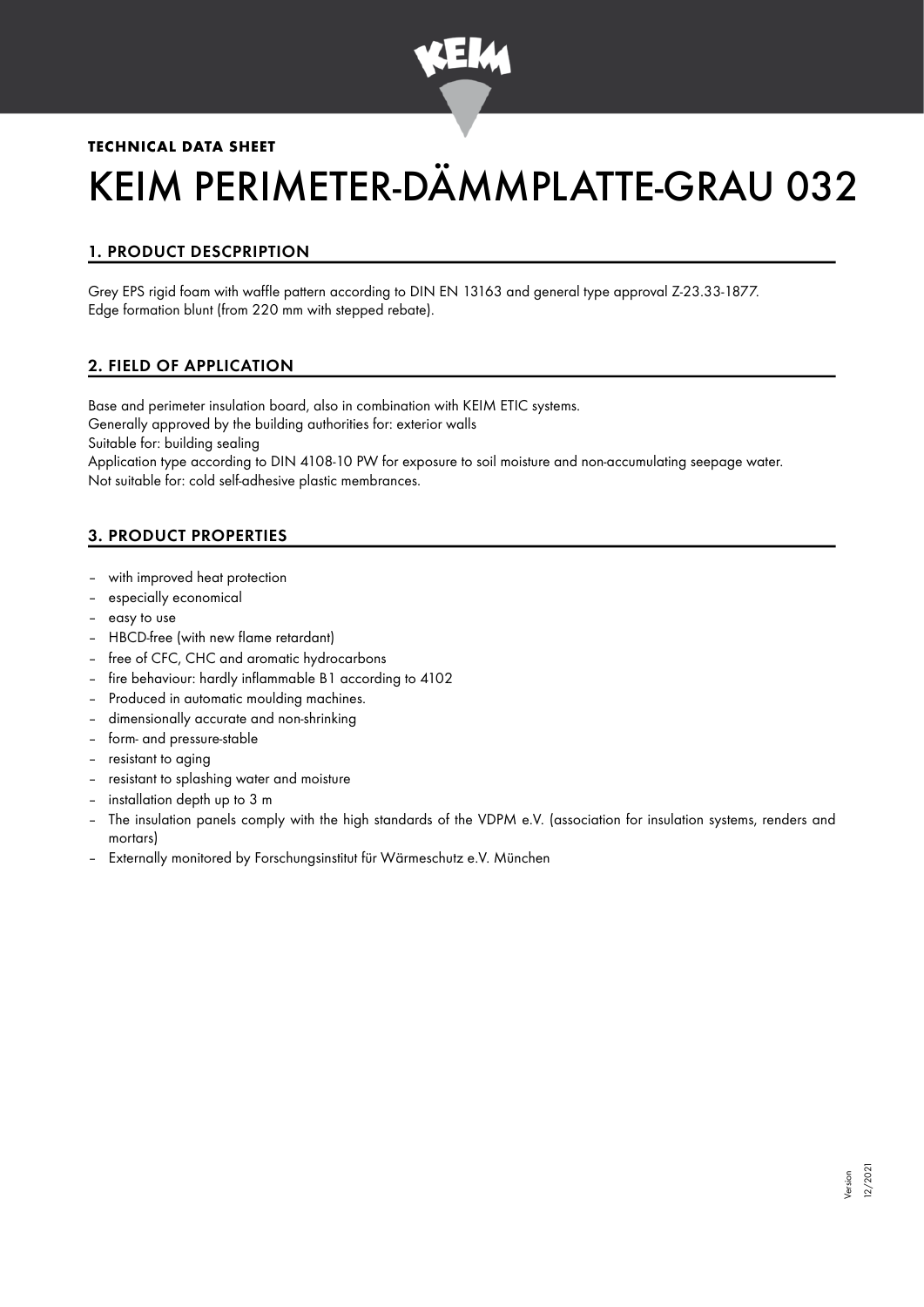#### MATERIAL CHARACTERISTICS:

|                              | CE marking code:                               | EPS-EN 13163-L3-W3-T2-S5-P5-CS(10)150-BS200-DS(N)2-DS(70,-)3-<br>DLT(2)5-WL(T)3-WD(V)5 |
|------------------------------|------------------------------------------------|----------------------------------------------------------------------------------------|
|                              | - Rated value of thermal conductivity:         | 0.032 W/mK                                                                             |
|                              | - Nominal value of thermal<br>conductivity AD: | 0.031 W/mK                                                                             |
|                              | - Panel size:                                  | $1000 \times 500$ mm                                                                   |
|                              | - Panel thickness:                             | 50 - 400 mm                                                                            |
|                              | - Compressive stress at 10%<br>compression:    | $CS(10) \ge 150$ kPa                                                                   |
|                              | - Flexural strength:                           | $\geq 200$ kPa                                                                         |
|                              | Thickness tolerance:                           | $T2 \pm 2$ mm/m                                                                        |
|                              | - Width tolerance:                             | $W3 \pm 3$ mm/m                                                                        |
| $\qquad \qquad \blacksquare$ | Length tolerance:                              | $L3 \pm 3$ mm                                                                          |
|                              | - Squareness:                                  | $55 \pm 5$ mm/m                                                                        |
|                              | - Planarity:                                   | $P5 \pm 5$ mm/m                                                                        |
|                              | Colour shade:                                  | grey                                                                                   |
|                              |                                                |                                                                                        |

## 4. APPLICATION INSTRUCTIONS

#### SUBSTRATE PREPARATION:

The substrate must be strong, dry, clean, sound and free from adhesion-reducing residues. The permanent compatibility of any existing coatings with the adhesive mortar must be examined by an expert. Building sealing in accordance with DIN 18531 to DIN 18535 shall be provided. Adhesion tests must be carried out on cold self-adhesive plastic sealing membranes using suitable adhesives. The panel must not be used in the area of pressing water and in the capillary fringe of groundwater.

#### APPLICATION CONDITIONS:

Ambient and substrate temperature during application and drying from ≥ 5 °C to ≤ 30 °C. Do not apply in direct sunlight or on sun-heated substrates. Protect surfaces from direct sun, wind and rain during and after application.

#### APPLICATION:

Cut to size with insulation knife or hot wire cutter.

#### GLUING:

Apply the system-specific adhesive mortar to the insulation panels using the clod method with 6 adhesive clods, so that an adhesion of min. 40 % is ensured. In the base area, the insulation panels are to be adhered using the bead-dot method. General instruction with regard to gluing: Do not apply adhesive to the panel joints. Do not create an insulation panel joint over a joint in the substrate underneath.

#### DOWELING:

Check the adhesion of the insulation panels after at least 3 days. Insulation panels that are not bonded or damaged must be replaced. In the base area, the perimeter and base insulation panels can additionally be mechanically fastened with ETICS fasteners approved by the building authorities. The minimum number of fasteners is 4 fasteners  $/m<sup>2</sup>$ . In the area of the vertical structural sealing (up to 150 mm above ground level), the insulation panels must not be dowelled.

#### REINFORCEMENT:

Extensive reinforcement of the perimeter insulation panels below ground level should be avoided as far as possible. A slight integration of the facade reinforcement in the area in contact with the ground is permissible. The application of the top coat render ends at the transition to the ground level. Thickness of the reinforcement layer should be min. 3 - 15 mm. In areas in contact with the ground, KEIM Indulastic-P is applied as moisture protection on mineral reinforcing mortars and renders. Above ground level, KEIM Indulastic-P is applied as a 50 mm wide bead to the top coat render. KEIM Indulastic-P can be painted over with the exterior paints that are part of the system. Below ground level, a dimpled foil or a suitable non-woven fabric is used on to protect against damage.